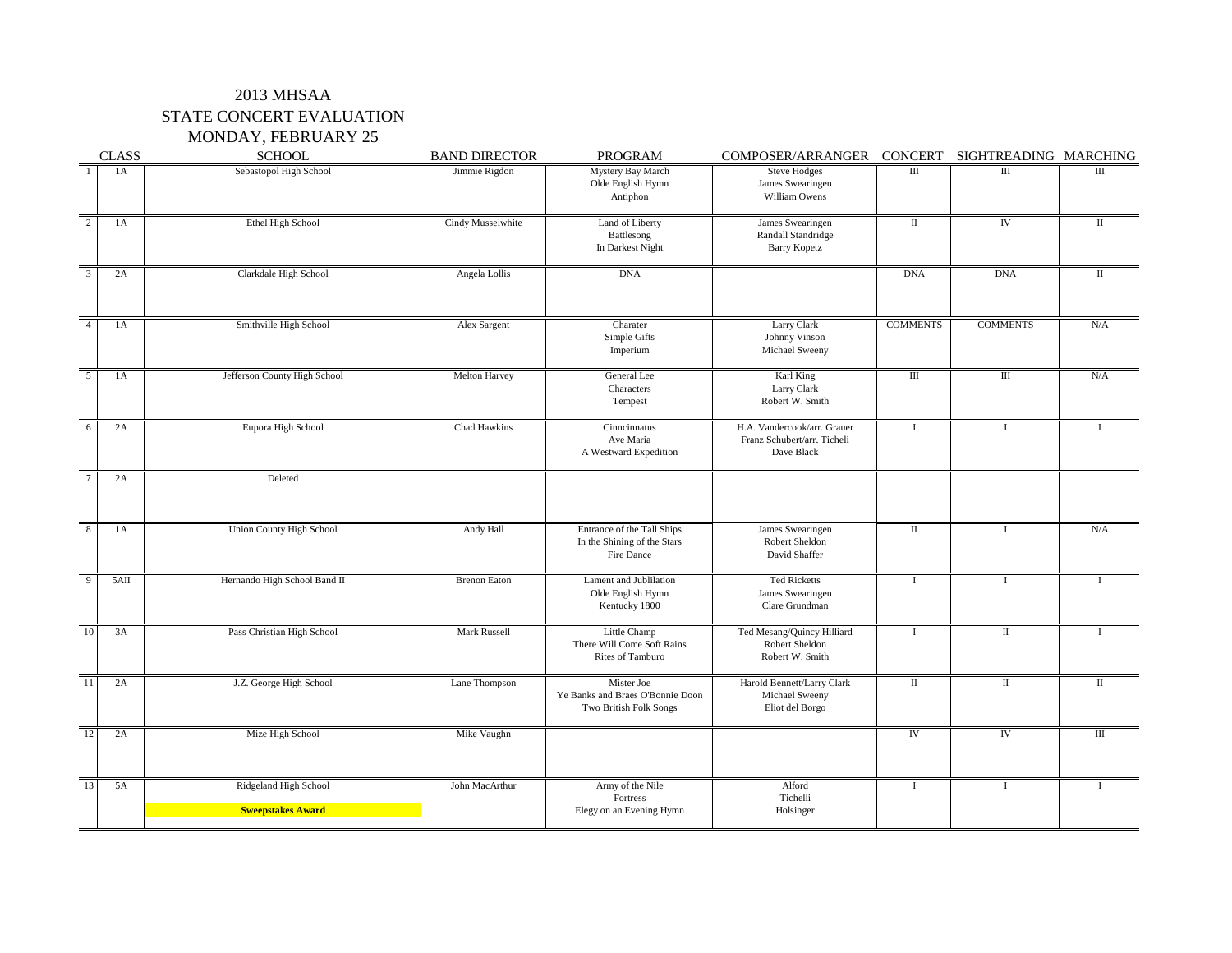## 2013 MHSAA STATE CONCERT EVALUATION Tuesday, February 26, 2013

| Tuesday, reditionally 20, 2015 |                       |                              |                             |         |                       |                 |
|--------------------------------|-----------------------|------------------------------|-----------------------------|---------|-----------------------|-----------------|
| <b>SCHOOL</b>                  | <b>BAND DIRECTOR</b>  | PROGRAM                      | COMPOSER/ARRANGER           | CONCERT | SIGHTREADING MARCHING |                 |
| <b>STRINGER</b>                | <b>JENNIFER COOK</b>  | <b>MYSTERY BAY MARCH</b>     | <b>STEVE HODGES</b>         | ш       |                       |                 |
|                                |                       | <b>AZURE HILLS</b>           | <b>STEVE HODGES</b>         |         |                       |                 |
|                                |                       | THE FORGE OF VULCAN          | <b>MICHAEL SWEENEY</b>      |         |                       |                 |
|                                |                       |                              |                             |         |                       |                 |
| <b>MCLAURIN</b>                | <b>JAMES KOESTLER</b> | THE HIGH SCHOOL CADETS       | JOHN PHILLIP SOUSAARR. GORE |         |                       | <b>COMMENTS</b> |
|                                |                       | WHEN THE STARS BEGAN TO FALL | FRED J. ALLEN               |         |                       |                 |
|                                |                       | PINNACLE                     | <b>ROB GRICE</b>            |         |                       |                 |
| PHILADELPHIA                   | <b>WAYNE BENN</b>     | LET THE FLAG OF FREEDOM WAVE | <b>JAMES SWEARINGEN</b>     |         | III                   | Н.              |
|                                |                       | SONG OF SOLACE               | <b>LARRY NEECK</b>          |         |                       |                 |
|                                |                       | AT A TURKISH MARKET          | WILLIAM OWENS               |         |                       |                 |
|                                |                       |                              |                             |         |                       |                 |
| <b>BALDWYN</b>                 | <b>MARSHALL DEAR</b>  | MARCH CONCORD                | <b>JOHN EDMONDSON</b>       | Ш       | Ш                     | П.              |
|                                |                       | <b>AZURE HILLS</b>           | <b>STEVE HODGES</b>         |         |                       |                 |
|                                |                       |                              |                             |         |                       |                 |

| PHILADELPHIA           | <b>WAYNE BENN</b>                            | LET THE FLAG OF FREEDOM WAVE<br>SONG OF SOLACE<br>AT A TURKISH MARKET           | <b>JAMES SWEARINGEN</b><br><b>LARRY NEECK</b><br><b>WILLIAM OWENS</b>                | $\mathbf{I}$         | $\rm III$            | $\Pi$        |
|------------------------|----------------------------------------------|---------------------------------------------------------------------------------|--------------------------------------------------------------------------------------|----------------------|----------------------|--------------|
| <b>BALDWYN</b>         | <b>MARSHALL DEAR</b>                         | MARCH CONCORD<br><b>AZURE HILLS</b><br><b>CALIBER</b>                           | <b>JOHN EDMONDSON</b><br><b>STEVE HODGES</b><br><b>ERIK MORALES</b>                  | $\mathbf{I}$         | $\mathbf{H}$         | $\mathbf{u}$ |
| LAKE                   | <b>MARK DAVIS</b>                            | SPARTAN CENTENNIAL<br>NORTHPOINTE FANTASY<br>THE LIGHTNING SPIRIT               | JOHN EDMONDSON<br><b>JAMES SWEARINGEN</b><br>ROLAND BENNETT                          | $\mathbf{I}$         | $\mathbf{I}$         | $\mathbf{I}$ |
| <b>UNION</b>           | <b>ADAM DEVENNEY</b><br><b>KATIE DEVENNY</b> | <b>GENIUS MARCH</b><br><b>SONG OF SOLACE</b><br>ON THE WINGS OF SWALLOWS        | HAROLD BENNETT/ARR. CLARK<br><b>LARRY NEECK</b><br>MICHAEL SWEENEY                   | л                    | $\mathbf{I}$         |              |
| <b>ENTERPRISE</b>      | <b>JILL SHUMAKER</b>                         | <b>SOLARA</b><br><b>CHANSON</b><br><b>ELECTRICITY</b>                           | <b>ERIC OSTERLING</b><br><b>JOHN KINYON</b><br><b>BRIAN BALMAGES</b>                 | - 1                  | $\mathbf I$          | $\mathbf{I}$ |
| <b>STARKVILLE II</b>   | <b>DEMARIO JEFFERSON</b>                     | SPYSCAPE<br>IN THE SHINING OF THE STARS<br>INCANTATION & SHADOW DANCE           | <b>TIMOTHY LOEST</b><br><b>ROBERT SHELDON</b><br>BARRY KOPETZ                        | $\mathbf{I}$         | $\;$ II              |              |
| <b>CHARLESTON</b>      | TIM FERGUSON                                 | HIGHLANDER REGIMENT MARCH<br><b>DISCOVERY OVERTURE</b><br><b>PINNACLE</b>       | ARR. JAMES PLOYHAR<br><b>ANNE MCGINTY</b><br><b>ROB GRICE</b>                        | Ш                    | $\mathbf H$          | Ш            |
| <b>RICHTON</b>         | MICHARL KEBODEAUX                            | <b>MARITIME MARCH</b><br>CELTIC AIR AND DANCE<br>ZEAL                           | <b>JOHN O'REILLY</b><br>MICHAEL SWEENEY<br><b>ROB GRICE</b>                          | П                    | IV                   | Ш            |
| <b>MANTACHIE</b>       | ANDREW FOX. JR.                              | <b>FAIREST OF THE FAIR</b><br>SOUTHERN FOLK RHAPSODY<br>EAGLE MOUNTAIN OVERTURE | SOUSA/ARR. SHAFFER<br>MICHARL SWEENEY<br><b>ROBERT SHELDON</b>                       | $\scriptstyle\rm II$ | $\mathbf{I}$         | П            |
| <b>SEMINARY</b>        | <b>WADE BOUCHARD</b>                         | <b>ACES OF THE AIR</b><br><b>FALLING LEAVES</b><br><b>ELECTRICITY</b>           | KARL KING/ARR. SWEARINGEN<br><b>JOHN FANNIN</b><br><b>BRIAN BALMAGES</b>             | П                    | $\scriptstyle\rm II$ | П            |
| <b>CHOCTAW CENTRAL</b> | <b>ELTER WILSON</b>                          | THE GOLDEN EAGLE MARCH<br><b>EVENING PRAYER</b><br>WHEN SUMMER TAKES FLIGHT     | EDMONSON/ARR. CORY CARTER<br>SHAFFER/ARR. CORY CARTER<br>R.W. SMITH/ARR. CORY CARTER | $\scriptstyle\rm II$ | <b>COMMENTS</b>      | П            |
| <b>MOOREVILLE</b>      | <b>WALT NAMIE</b>                            | FANTASIA FOR WINDS AND PERCUSSION                                               | <b>WARREN BAKER</b>                                                                  | Ш                    | $\mathbf{I}$         | $\mathbf{u}$ |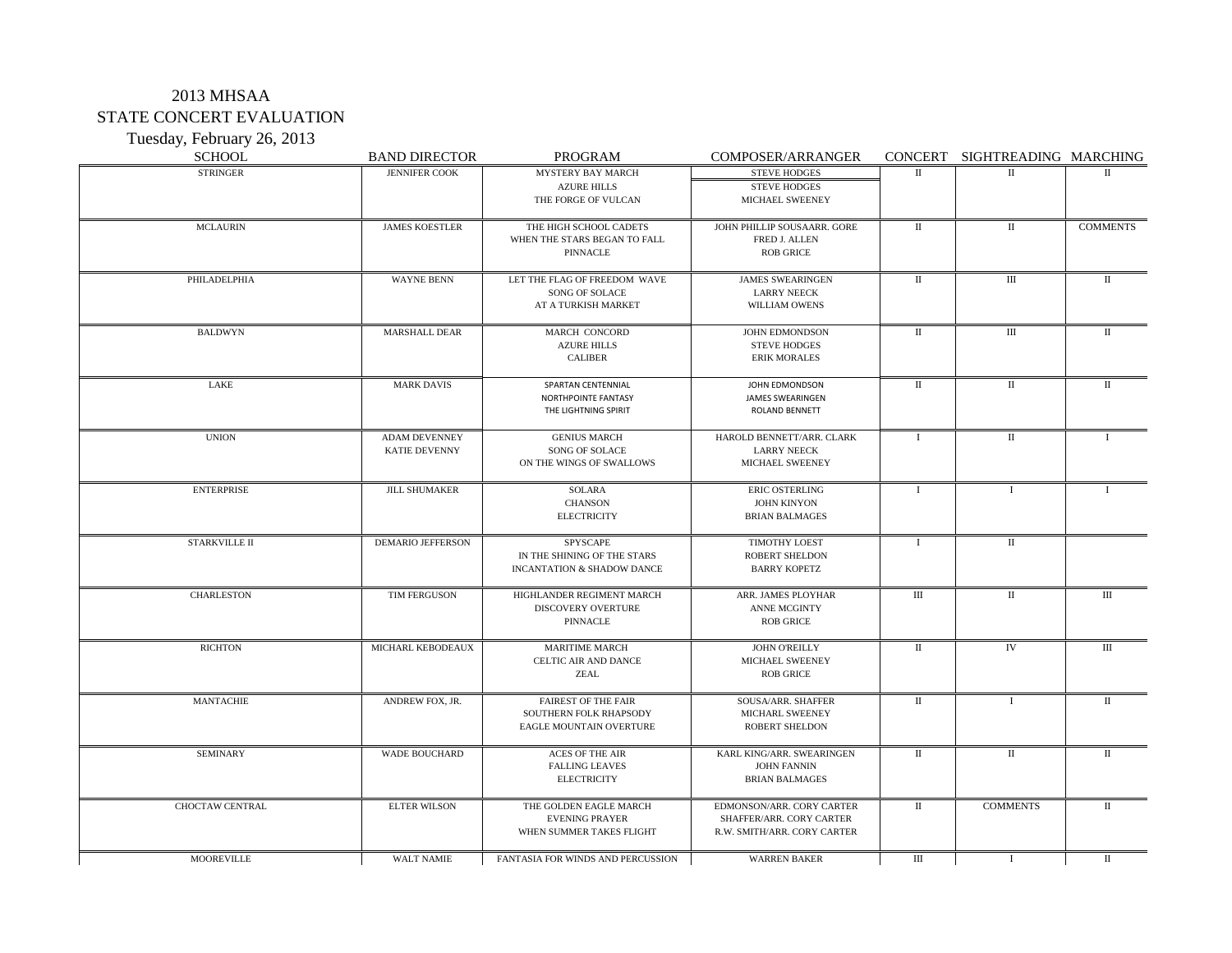|                                               |                        | COME, SWEET DEATH<br>FIRE!                                                      | <b>BACH/ARR, REED</b><br>GARY GILROY                                 |       |  |
|-----------------------------------------------|------------------------|---------------------------------------------------------------------------------|----------------------------------------------------------------------|-------|--|
| KOSSUTH                                       | <b>BRANDON HARVELL</b> | FANFARE FOR THE THIRD PLANET<br>A CHILDHOOD HYMN<br><b>DELMAR CELEBRATION</b>   | RICHARD SAUCEDO<br>DAVID HOLSINGER<br>JOHN EDMONDSON                 |       |  |
| ALCORN CENTRAL                                | <b>JOSHUA FORSYTHE</b> | MILITARY ESCORT MARCH<br>BY DAWN'S EARLY LIGHT<br><b>ABINTON RIDGE OVERTURE</b> | HAROLD BENNETT/ARR. SWEARINGEN<br><b>DAVID SHAFFER</b><br>ED HUCKEBY | $\Pi$ |  |
| <b>STARKVILLE</b><br><b>SWEEPSTAKES AWARD</b> | SHAWN SULLIVAN         | PRIDE OF THE FLEET<br>LUX ARUMQUE<br><b>SYMPHONIC DANCE #3 "FIESTA"</b>         | <b>JAMES HOSAY</b><br>ERIC WHITACRE<br><b>CLIFTON WILLIAMS</b>       |       |  |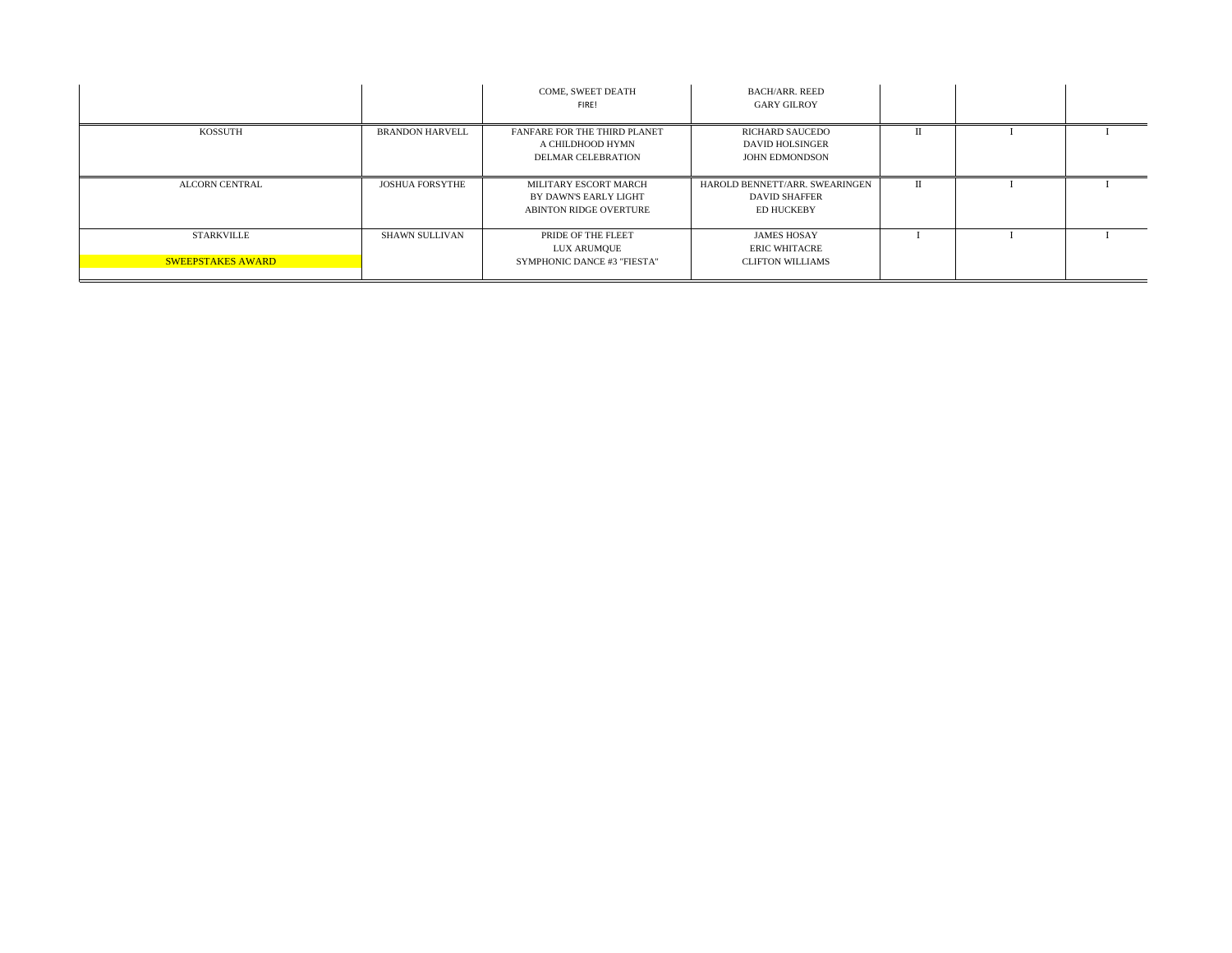#### 2013 MHSAA STATE CONCERT EVALUATION Wednesday, February 27, 2013

|                 | <b>CLASS</b> | SCHOOL                                | <b>BAND DIRECTOR</b>                                   | <b>PROGRAM</b>                                                                                   | COMPOSER/ARRANGER                                                              | <b>CONCERT</b>                     | SIGHTREADING MARCHING |              |
|-----------------|--------------|---------------------------------------|--------------------------------------------------------|--------------------------------------------------------------------------------------------------|--------------------------------------------------------------------------------|------------------------------------|-----------------------|--------------|
| $\mathbf{1}$    | 3A           | <b>ST. ANDREW'S</b>                   | DR. DENNIS CRANFORD                                    | IN SPLENDOR AND MAJESTY<br><b>ADAGIETTO</b><br><b>FESTIVO</b>                                    | <b>DENNIS CRANFORD</b><br><b>JACOB DE HAAN</b><br>VACLAV NELHYBEL              | $\mathbf{I}$                       | $\mathbf{I}$          | N/A          |
| 2               | 3A           | <b>MORTON</b>                         | <b>LEE RIGDON</b>                                      | <b>CIRCUS BEE</b><br><b>3 AYRES FROM</b><br><b>GLOUCESTER MVT. 2</b><br><b>EMERALD AWAKENING</b> | HENRY FILMORE/ARR. CUSTER<br><b>HUGH STEWART</b><br>MICHEAL SWEENEY            | $\overline{\mathbf{u}}$            | $\mathbf{I}$          | $\mathbf{I}$ |
| $\overline{3}$  | 3A           | <b>FOREST</b>                         | <b>JUSTIN WALLACE</b>                                  | <b>COMMAND MARCH</b><br>SYMPHONETTE FOR BAND<br><b>FIRE AND FURY</b>                             | <b>JOHN EDMONDSON</b><br><b>FRANK ERICKSON</b><br><b>DAVID SHAFFER</b>         | $\mathbf{I}$                       | $\scriptstyle\rm II$  | $\mathbf{I}$ |
| $\overline{4}$  | 3A           | WESSON                                | <b>RANDY LOFTIN</b>                                    | <b>HILAND MARCH</b><br>MYSTIC JOURNEY<br><b>AFTERBURN</b>                                        | <b>LARRY CLARK</b><br><b>ROBERT SHELDON</b><br>RANDALL STANDRIDGE              | $\scriptstyle\rm II$               | $\mathbf{I}$          | -1           |
| $\overline{5}$  | 3A           | <b>WINONA</b>                         | <b>JOSEPH SANCHEZ</b>                                  | TORCH OF LIBERTY<br><b>DANNY BOY</b><br><b>ELECTRICITY</b>                                       | KING/ARR. SWEARINGEN<br>SAMUEL HAZO<br><b>BRIAN BALMAGES</b>                   | $\overline{\rm{I\hspace{-.1em}I}}$ | $\bf{I}$              | П            |
| 6               | 3A           | <b>WEST MARION</b>                    | VALERIE SUNDREY                                        | CASTLEWOOD MARCH<br><b>REMINISCENSE</b><br><b>FALCON FANFARE</b>                                 | RALPH AND JACK HALE<br><b>BILL CALHOUN</b><br><b>BRIAN BALMAGES</b>            | Ш                                  | Ш                     | Ш            |
| $7\phantom{.0}$ | 3A           | <b>BOONEVILLE</b>                     | <b>JOHN EMERSON</b><br><b>LORA EMERSON</b>             | CLOUDS THAT SAIL IN HEAVEN<br>ON A HYMNSONG OF PHILLIP BLISS<br>THE HEXAGON                      | TODD STALTER<br>DAVID HOLSINGER<br><b>JOHN FANNIN</b>                          | $\bf{I}$                           | Ι.                    | $\mathbf{I}$ |
| 8               | 3AII         | ABERDEEN CONCERT BAND II              | <b>KENNETH CLAY</b>                                    | <b>FORTIUS</b><br><b>AMAZING GRACE</b><br><b>BRISTOL BAY LEGEND</b>                              | <b>ROB ROMEYN</b><br><b>FRANK TICHELI</b><br><b>DAVID SCHAFFER</b>             | $\scriptstyle\rm II$               | $\bf{I}$              |              |
| 9               | 3AII         | RIPLEY CONCERT BAND II                | TAMMYE HIGHT                                           | RCH OF THE BELGIAN PARATROOP<br>HYMN TO THE FALLEN<br><b>ENCANTO</b>                             | ARR. J. SWEARINGEN<br>ARR. MICHAEL SWEENEY<br>ROBERT W. SMITH                  | П                                  | $\bf{I}$              |              |
| 10              | 3A           | <b>CRYSTAL SPRINGS</b>                | <b>ERIC JAMES</b><br>SHELESEA BUCKHAULTER<br>WES MOORE | EL RELICARIO<br>PINNACLE<br><b>JAPANESE PICTURES</b>                                             | JOSE PADILLA/ARR. STORY<br><b>ROB GRICE</b><br><b>KEVIN MIXON</b>              | -1                                 | П                     | П            |
| 11              | 3A           | <b>SUMRALL</b>                        | WILLIAM GARNER<br>JEFFERY COULTER                      | <b>GRAND GALOP</b><br>IN QUIET TIMES<br><b>FESTIVO</b>                                           | JOHNNIE VINSON<br><b>JAMES SWEARINGEN</b><br>VACLAY NELHYBEL                   | $\mathbf{I}$                       | $\bf{I}$              | -1           |
| 12              | 3A           | <b>NETTLETON</b>                      | <b>REBEKAH WELLS</b><br>JACE WELLS                     | AT THE RACES<br>CEREMONY, CHANT & RITUAL<br>THE SKY'S THE LIMIT                                  | <b>ANDREW FOX</b><br><b>DAVID SCHAFFER</b><br><b>ROB GRICE</b>                 | П                                  | $\bf{I}$              | $\mathbf{I}$ |
| 13              | 3A           | ABERDEEN SYMPHONIC                    | TONI L. REECE                                          | THE MAGICIAN<br>IN HIS GRACE<br>SYMPHONIC FESTIVAL                                               | <b>DAVID BOBROWITZ</b><br><b>AYATEY SHABAZZ</b><br>ROBERT W. SMITH             | $\mathbf{I}$                       | $\mathbf{I}$          | $\mathbf{I}$ |
| 14              | 3A           | RIPLEY SYMPHONIC<br>SWEEPSTAKES AWARD | SAM CUNNINGHAM                                         | ON THE MALL<br><b>AMAZING GRACE</b><br>LIGHT CAVALRY OVERTURE                                    | EDWIN F. GOLDMAN/ARR. LISK<br><b>FRANK TICHELI</b><br>F.VON SUPPE/ARR.FILLMORE | $\mathbf{I}$                       | $\mathbf{I}$          | $\mathbf{I}$ |
| 15              | 3A           | <b>EAST SIDE</b>                      | <b>MARCUS LEWIS</b><br><b>FULTON CHERRY</b>            | OVERLORDS<br>LULLABY FOR BAND<br>FREE SPIRIT OVERTURE                                            | SEAN O'LOUGHLIN<br>ROBERT W. SMITH<br><b>JERRY WILLIAMS</b>                    | $\scriptstyle\rm II$               | $\scriptstyle\rm II$  | N/A          |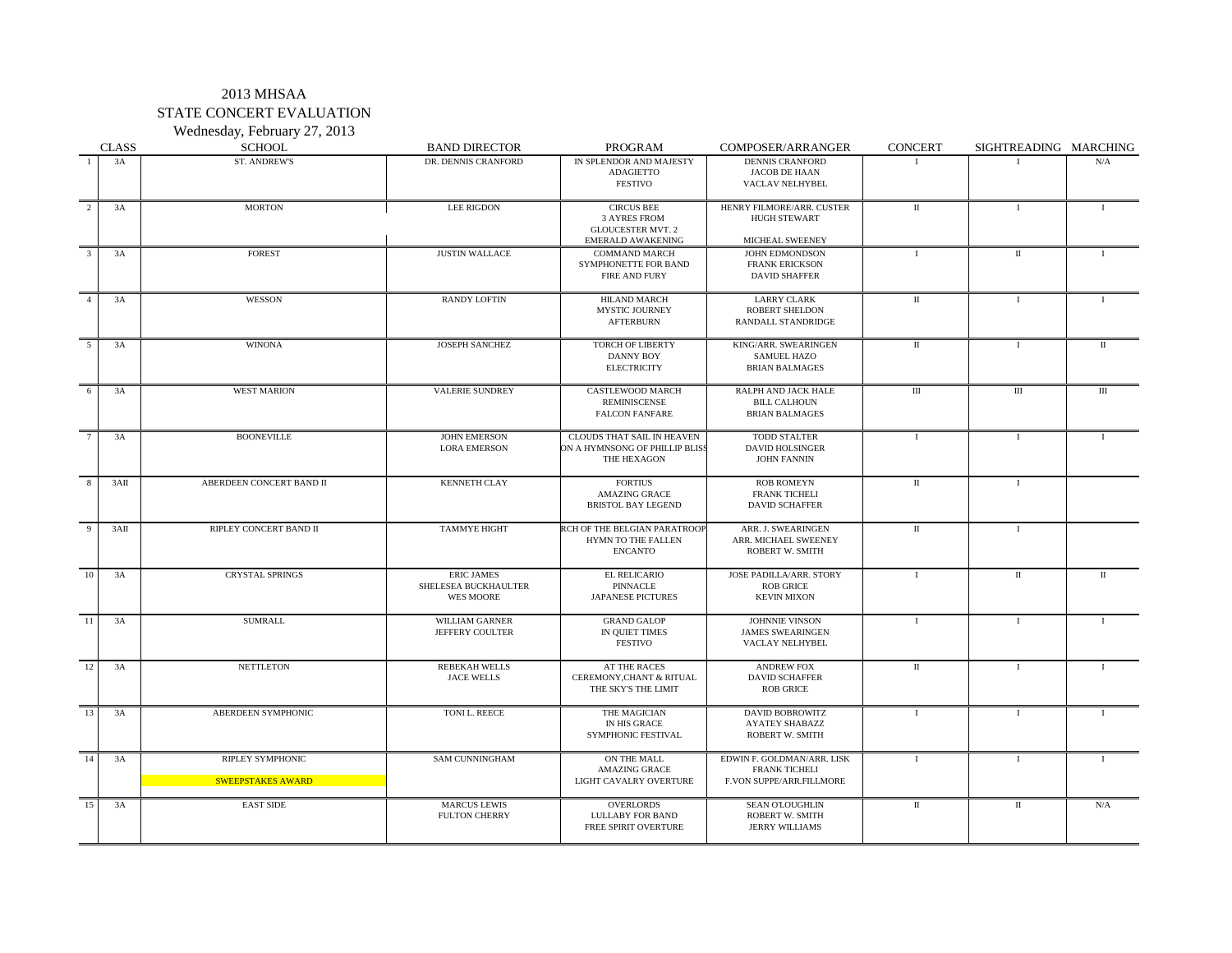## 2013 MHSAA STATE CONCERT EVALUATION

Thursday, February 28, 2013 CLASS SCHOOL BAND DIRECTOR PROGRAM COMPOSER/ARRANGER CONCERT SIGHTREADING MARCHING 1 3A GERMANTOWN JUSTIN HARVISON A SLAVIC FAREWELL V. AGAPKIN/ARR. BOURGEOIS CARREE SWINDOLL WEST HIGHLANDS SOJOURN ROBERT SHELDON CARRIE SWINDOLL WEST HIGHLANDS SOJOURN ROBERT SHELDON DEERPATH DANCES **JAMES CROCKER**<br>SCOTT KRATZER 2 3A SOUTHEAST LAUDERDALE SCOTT KRATZER SEMPER FIDELIS SOUSA/ARR. HOLCOMBE&ROTHROCK II II II I PRECIOUS LORD,TAKE MY HAND<br>AWAKENING HILLS RICHARD SAUCEDO 3 5A NESHOBA CENTRAL DANIEL WADE THE WALKING FROG KARL KING/ARR. FOSTER II I I AT MORNING'S FIRST LIGHT DAVID GILLINGHAM THE LIGHT ETERNAL JAMES SWEARINGEN JAMES SWEARINGEN 4 5A SOUTH JONES ARTIE ADAMS MARCH SALUTATION SEITZ/CLARK I I I APPALACHIAN MORNING ROBERT SHELDON UNDERTOW JOHN MACKEY SWEEPSTAKES AWARD 5 5A CLARKSDALE VICTOR MCDOWELL UNITED NATIONS MARCH K.L. KING IV IV III JAVON WALKER BLUE RIDGE SAGA JAMES SWEARINGEN ALVIN TURNER GLORIOSO GLORIOSO BOHUCKEBY JOE ANTHONY 6 5A OXFORD JOHN MIXON POWER AND GLORY SOUSA/DORFF II I I MARSHA MORGAN WITH EACH SUNSET RICHARD SAUCEDO JARED BROWNLEE SUMMER DANCES BRIAN BALMAGES <sup>7</sup> 5A SOUTH PONTOTOC JJ HATFIELD CURRY MARCH OF THE BELGIAN PARATROOPERS LEEMANS/ARR. SWEARINGEN I I I I WHEN SUMMER TAKES FLIGHT ROBERT W. SMITH ROBERT W. SMITH ROBERT ACCLAMATIONS ACCLAMATIONS 8 5AIII MERIDIAN III ANDREW PRYOR MYSTERY BAY MARCH STEVE HODGES II I A CHILDHOOD HYMN DAVID HOLSINGER<br>BLUSTER THOMAS KAELIN THOMAS KAELIN 9 5AII MERIDIAN CONCERT II AMBER ROLAND SOUND INNOVATIONS FANFARE ROBERT SHELDON III II II II BRAD CIECHOMSKI CROSSGATE JAMES BARNES 10 5A LONG BEACH CASEY CAVINESS THE ACROBATS MARCH DAVID REED I II I STEPHEN LONG AUTUMN ON WHITE LAKE SAMUEL HAZO<br>
STEPHEN EPRINKELL TOWARDS A NEW HORIZON STEVEN REINEKE TOWARDS A NEW HORIZON 11 5A EAST CENTRAL BRANDON WILSON THE BRANDENBURG GATE JOHNNIE VINSON II II I CANDACE SMITH ALLEGRO BARBARO BARTOLE/WALLACE BARTOLE/WALLACE BARTOLE/WALLACE BRIDGEVIEW OVERTURE 12 5A LAKE CORMORANT JON YOUNG THE BOYS OF THE OLD BRIGADE W.P. CHAMBERS/CLAUDE SMITH I I I JAMIE YOUNG CONTRE QUI, ROSE M. LAURIDSEN/H.R. REYNOLDS JUSTIN BIXLER EL CAMINO REAL ALFRED REED SWEEPSTAKES AWARD 13 5A CENTER HILL NOLAN JONES A SLAVIC FAREWELL V. AGAPKIN/BOURGEOIS II I I NEW WORLD VARIATIONS DAVID SHAFFER THEY HUNG THEIR HARPS IN THE WILLOWS 14 5A WEST POINT RICKEY BROWN CONSTITUTION STATE MARCH ERIC OSTERLING II I I ASHLEY DEVOULD OVERCOME BILL LOCKLEAR TWO BRITISH FOLK SONGS BILL LOCKLEAR TWO BRITISH FOLK SONGS 15 5A HERNANDO LEN KILLOUGH JOYCE'S 71ST BOYER I I I PACEM HYMN FOR PEACE SPITTAL OF SAILORS AND WHALES NOTES SPITTAL SWEEPSTAKES AWARD **OF SAILORS AND WHALES**